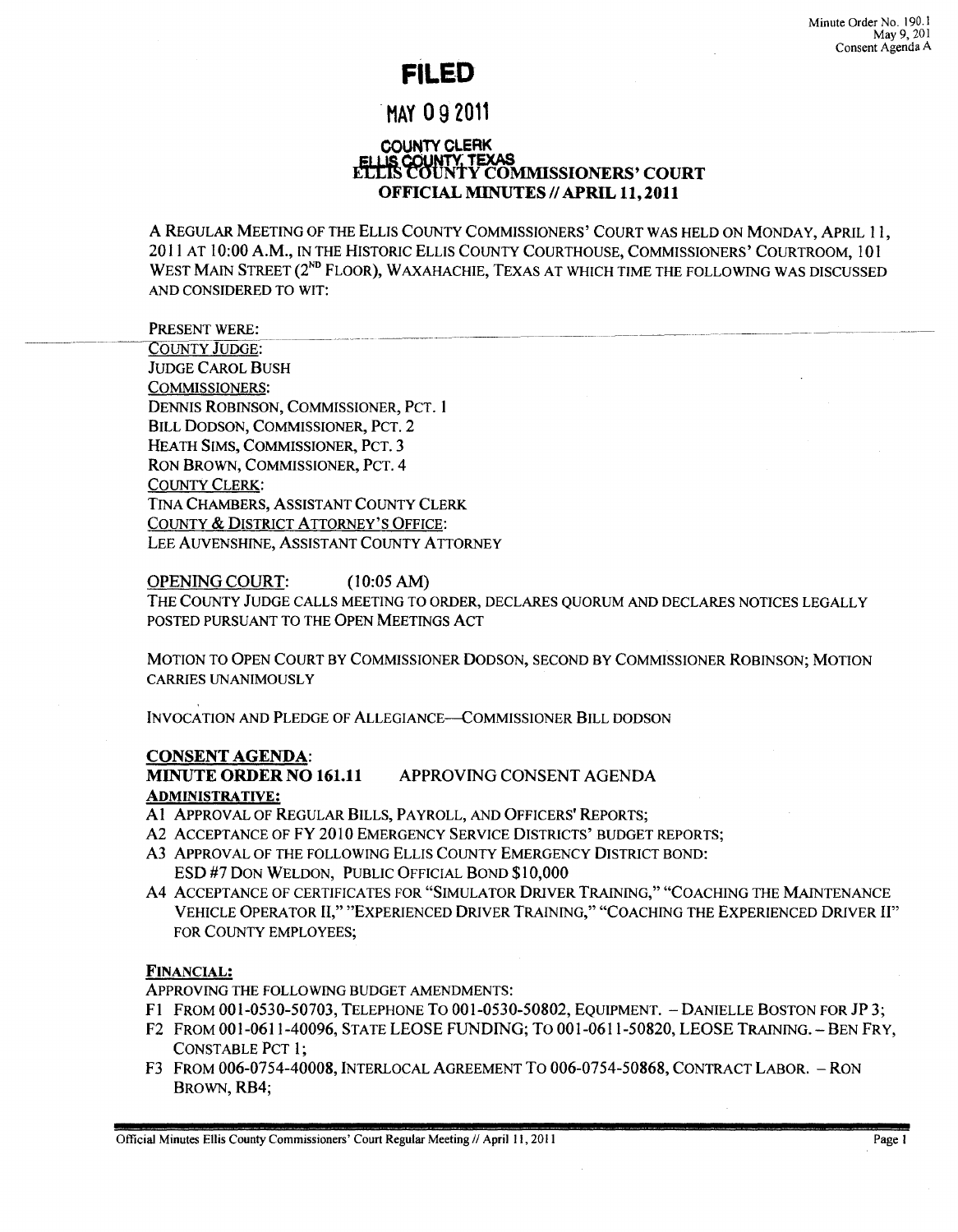- F4 FROM 010-0653-50807, FM2, GENERAL EXPENSES To 010-0653-50906, FM2 CULVERTS.-BILL DODSON, RB2;
- F5 FROM 012-0755-50807, GENERAL MISC. (FM 4) To 012-0755-50802, EQUIPMENT(FM 4). -RON BROWN, RB4;
- F6 ApPROVE REFUND OF OVERPAYMENT TO THE FOLLOWING ACCOUNTS FOR PAYMENT IN ERROR:

| OCWEN LOAN SERVICING, LLC    | 157468 \$4,334.64 |  |
|------------------------------|-------------------|--|
| <b>CORELOGIC</b>             | 191649 \$5,116.03 |  |
| SHANNA S & KEVIN HAMRAH      | 218899 \$4,595.48 |  |
| <b>CORELOGIC TAX SERVICE</b> | 230711 \$2,730.48 |  |
| <b>CORELOGIC TAX SERVICE</b> | 233971 \$3,222.38 |  |

F7 FROM 001-0800-30302, FUND BALANCE To 001-0140-50868, CONTRACT SERVICES. - CAROL BUSH, COUNTY JUDGE

### SIMPLIFIED PLAT:

SPIMCDONALD ESTATES, ONE LOT, N. ARMSTRONG ROAD, MICHAEL AND JOHNNIE MCDONALD, PCT. 3 MOTION BY COMMISSIONER SIMS, SECOND BY COMMISSIONER DODSON TO APPROVE CONSENT AGENDA; MOTION CARRIES UNANIMOUSLY

#### DEPARTMENT OF COUNTY DEVELOPMENT

CONSIDERATION AND ACTION REGARDING THE FOLLOWING PRESENTED BY DELTON AKE, DIRECTOR DEPARTMENT OF DEVELOPMENT:

MINUTE ORDER NO 162.11 APPROVING RE-PLAT SPIKES CORNER, LOT 2, HUNSUCKER ROAD, MARCIANO ROMERO, PCT. 1 MOTION BY COMMISSIONER ROBINSON, SECOND BY COMMISSIONER DODSON; MOTION CARRIES **UNANIMOUSLY** 

MINUTE ORDER NO 163.11 APPROVING REQUEST FOR VARIANCE FROM ELLIS COUNTY RULES, REGULATIONS AND SPECIFICATIONS FOR SUBDIVISIONS AND MANUF ACU5TED HOMES AS IT RELATES TO ROAD FRONTAGE REQUIREMENTOF 150' PER ONE ACRE OF PROPERTY WITH PUBLIC WATER PER SYSTEM. ANGELA CHAMBERS OWNS 31.340 WITH 294' OF ROAD FRONTAGE AND WISHES TO DIVIDE THE PROPERTY INTO TWO LOTS. N. ARMSTRONG ROAD, PCT. 3

MOTION BY COMMISSIONER SIMS, SECOND BY COMMISSIONER ROBINSON; MOTION CARRIES UNANIMOUSLY

MINUTE ORDER NO 164.11 APPROVING THE LOCATION FOR AN AUTO STORAGE FACILITY AT 8215 LITTLE BRANCH ROAD, WAXAHACHIE / TOW PRO WRECKER SERVICE DANNY GIRARD, PCT. 4

MOTION BY COMMISSIONER BROWN, SECOND BY COMMISSIONER SIMS; MOTION CARRIES UNANIMOUSLY

MINUTE ORDER NO 165.11 APPROVAL TO WITHDRAW RE-PLAT: DUVALL PLACE ADDITION LOTS 1-8/ INCLUDING BUT NOT LIMITED TO "DUVALL COURT" AND ROW DEDICATION AND EASEMENTS THAT WERE CREATED BY RE-PLAT APPROVED ON APRIL 28, 2008. RE-PLAT WAS NEVER FILED FOR RECORD, PAUL PROCTOR, PCT. 4 MOTION BY COMMISSIONER BROWN, SECOND BY COMMISSIONER SIMS; MOTION CARRIES UNANIMOUSLY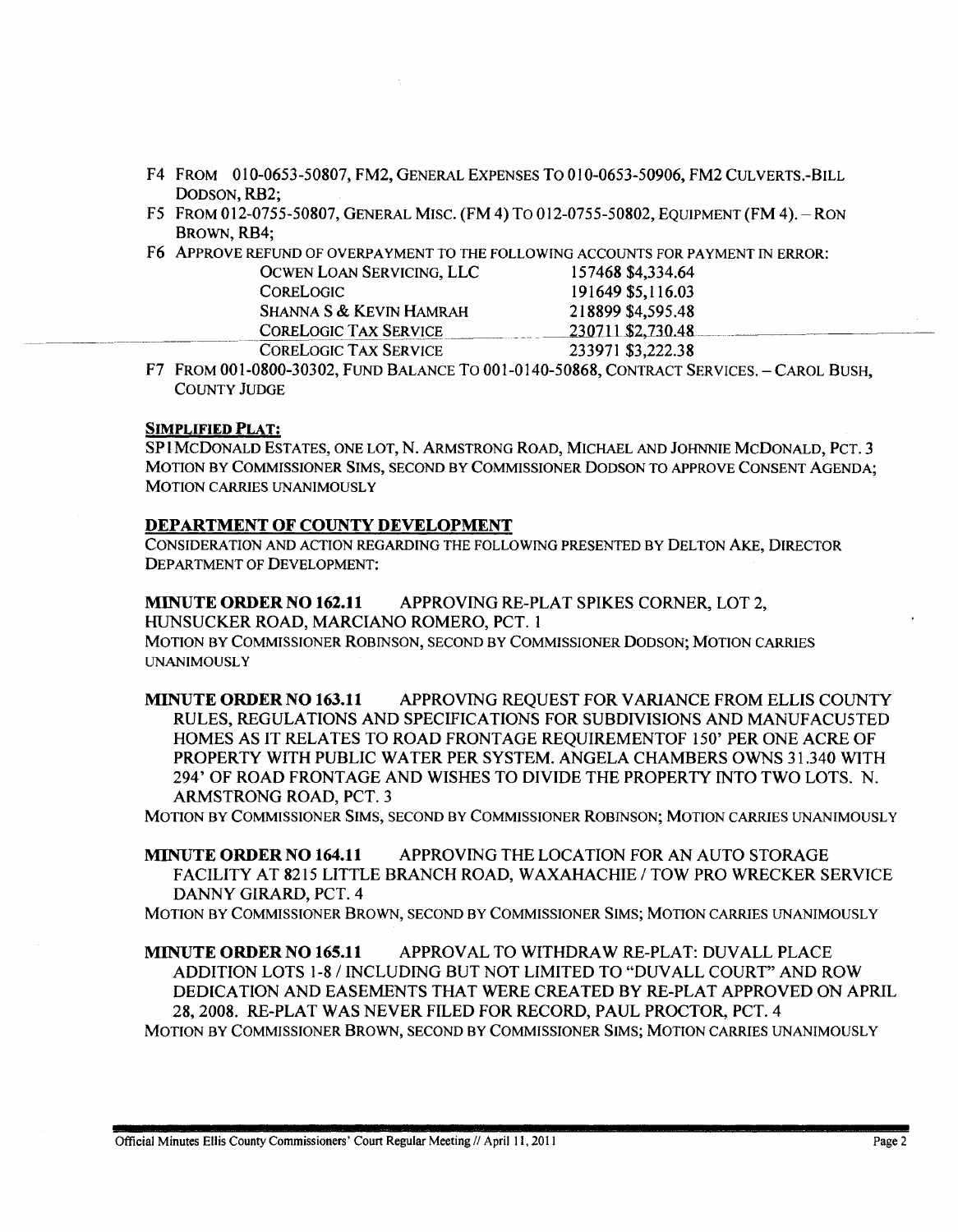MINUTE ORDER NO 166.11 APPROVING A ONE-TIME VARIANCE FROM ELLIS COUNTY RULES, REGULATIONS AND SPECIFICATIONS FOR SUBDIVISIONS AND MANUFACTURED HOMES AS IT RELATES TO BUILDING SET BACK LINE ON AN EXISTING COUNTY ROAD OF 40' BACK, CHRISTIAN AND FALLEN ROADS, KEVIN GOODMAN, PCT. 2 MOTION BY COMMISSIONER DODSON, SECOND BY COMMISSIONER ROBINSON; MOTION CARRIES **UNANIMOUSLY** 

MINUTE ORDER NO 167.11 APPROVING A ONE-TIME VARIANCE FROM ELLIS COUNTY RULES, REGULATIONS AND SPECIFICATIONS FOR SUBDIVISIONS AND MANUFACTURED HOMES AS IT RELATES TO THE FIRE HYDRANT REQUIREMENT CALLING FOR A 6" WATER LINE FOR INSTALLATION OF A FIRE HYDRANT. V ARIANCE GRANTED TO INSTALL A FLUSH VALVE WITH A 4" WATER LINE. CHRISTIAN AND FALLEN ROADS, KEVIN GOODMAN, PCT. 2

MOTION BY COMMISSIONER DODSON, SECOND BY COMMISSIONER SIMS; MOTION CARRIES UNANIMOUSLY

#### PURCHASING

CONSIDERATION AND ACTION REGARDING THE FOLLOWING PRESENTED BY SANDRA BRISBON, PURCHASING AGENT:

MINUTE ORDER NO 168.11 APPROVING THE PURCHASE OF ONE (1) 2011 PS-150C CPPI PAVING/ASPHALT PNEUMATIC COMPACTOR THROUGH BUYBOARD FOR THE TOTAL AMOUNT OF \$67,000 FOR RB2

MOTION BY COMMISSIONER DODSON, SECOND BY COMMISSIONER SIMS; MOTION CARRIES UNANIMOUSLY

MINUTE ORDER NO 169.11 APPROVING PURCHASE OF TWO (2) INTERNATIONAL TRUCKS FROM FLEET MOTORS IN THE TOTAL AMOUNT OF \$22,000 FOR PRECINCT 4 - VIN -IHTHCAARX2H519013 AND IHTSCAALIIH361371

MOTION BY COMMISSIONER BROWN, SECOND BY COMMISSIONER DODSON; MOTION CARRIES UNANIMOUSLY

No ACTION: 3.3 To APPROVE THE OPTION TO EXTEND AN EXISTING CONTRACT WITH TXI FOR LIGHTWEIGHT SURFACING AGGREGATE FOR AN ADDITIONAL 12 MONTHS.

MINUTE ORDER NO 170.11 DECLARING AS SURPLUS AN INTERNATIONAL MODEL 9300, TANDEM DUMP TRUCK; 1993; EXCESS OF 600,000 MILES, VIN - 2HTFCOOOXRC090980 FOR RB4

MOTION BY COMMISSIONER BROWN, SECOND BY COMMISSIONER SIMS; MOTION CARRIES UNANIMOUSLY

#### ADMINISTRATIVE:

MINUTE ORDER NO 171.11 PROCLAIMING THE WEEK OF APRIL 10 THROUGH APRIL 16, 2011 AS CRIME VICTIMS' RIGHTS WEEK IN ELLIS COUNTY (CAROL BUSH, COUNTY JUDGE) MOTION BY COMMISSIONER SIMS, SECOND BY COMMISSIONER ROBINSON; MOTION CARRIES UNANIMOUSLY

4.2 PRESENTATION BY CASEY BALLARD, EXECUTIVE DIRECTOR OF THE WEST ELLIS COUNTY UNITED WAY, REGARDING THE ELLIS COUNTY EMPLOYEE GIVING CAMPAIGN FOR THE WEST ELLIS COUNTY UNITED WAY. (CAROL BUSH, COUNTY JUDGE)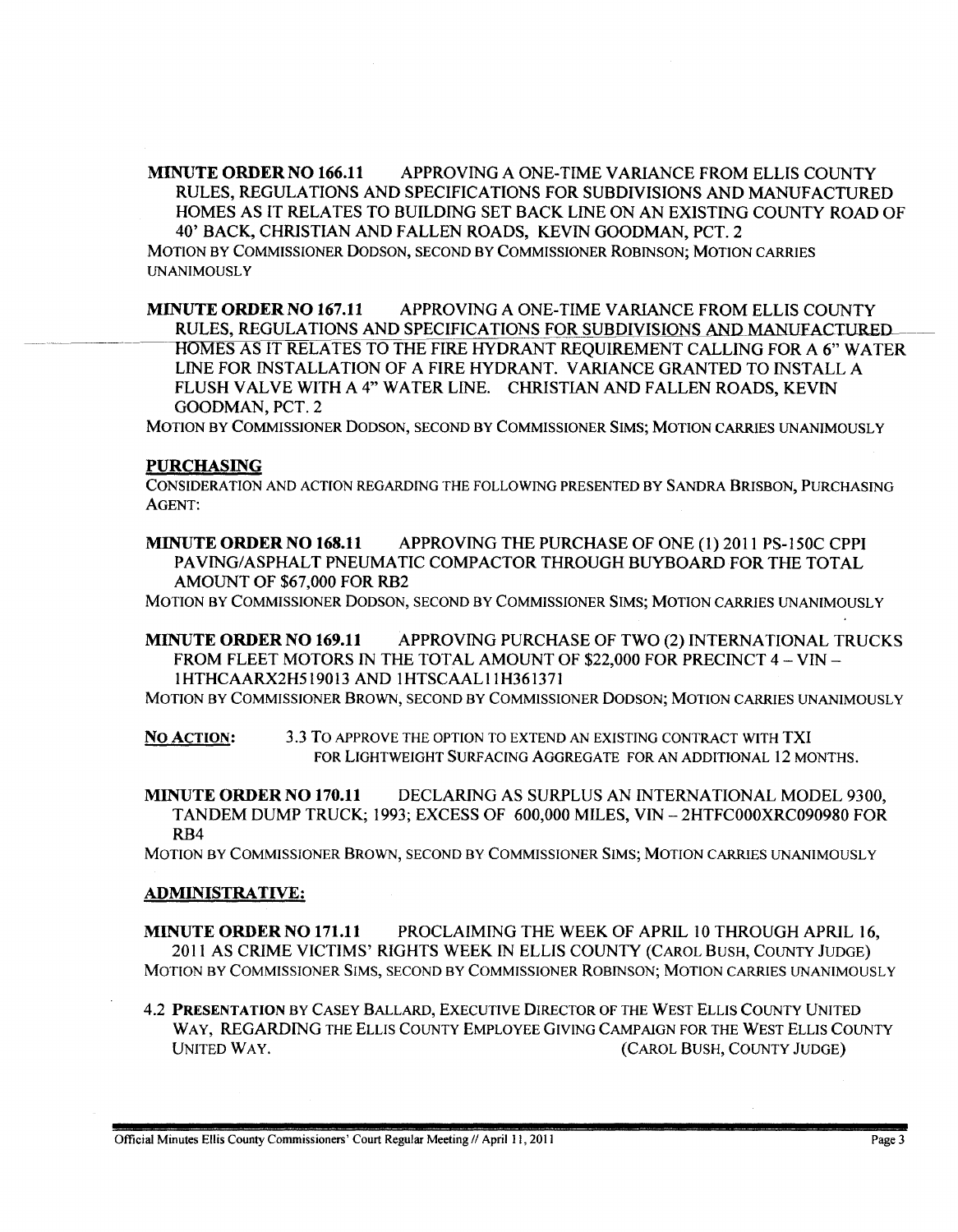MINUTE ORDER NO 172.11 APPROVING A CONTRACT WITH LEXISNEXIS FOR ON-LINE LEGAL RESEARCH TO BE UTILIZED BY THE ELLIS COUNTY & DISTRICT ATTORNEY'S OFFICE AT A SAVINGS OF \$5,000 (PATRICK WILSON, ELLIS COUNTY & DISTRICT ATTORNEY) MOTION BY COMMISSIONER BROWN, SECOND BY COMMISSIONER SIMS; MOTION CARRIES UNANIMOUSLY

4.6 PRESENTATION ABOUT THE PROCESS, PROCEDURES AND CHANGES THAT HAVE BEEN INSTITUTED IN JUSTICE OF THE PEACE PCT. 2 TO COLLECT FINES AND FEES. JUDGE JACKIE MILLER, JR., JUSTICE OF THE PEACE PCT 2

No ACTION: 4.4 CONSIDERA TION, PUBLIC DISCUSSION AND ACTION FOR A PILOT PROGRAM CONSISTING OF ONE ADMINISTRATIVE ASSISTANT POSITION FOR CONSTABLE PRECINCT 2 AND/OR PRECINCT 3 TO PERFORM THE DUTIES OF "COLLECTIONS/W ARRANTS COORDINATOR" AND TO LATER ADMINISTER THE TEXASAIRCHECK LIRAP PROGRAM BEGINNING SEPTEMBER 1, 2011. UPON THE COURT' S APPROVAL, THIS ADMINISTRATIVE ASSISTANT MAY ALSO BE USED FOR GRANT RESEARCH, WRITING, AND ADMINISTRATION OF ANY COMMISSIONERS COURT APPROVED GRANTS. (NOTE: FIRST 180 DAYS OF SALARY AND BENEFITS TO BE PAID FROM FORFEITURE FUNDS AT NO EXPENSE TO COUNTY BUDGET. ANY GRANTS APPROVED FOR APPLICATION DURING THE FIRST 180 DAYS MUST BE LAW ENFORCEMENT RELATED ONLY.) TERRY NAY, CONSTABLE, PCT. 2

MINUTE ORDER NO 173.11 APPROVAL FOR FISK ELECTRIC COMPANY TO REMODEL THE REMOTELY CONTROLLED SECURITY DOORS AND RELATED SECURITY DEVICES IN THE 1990 AND 2000 ADDITIONS OF THE JAIL. THIS INCLUDES APPROXIMATELY 150 DOORS AND MULTIPLE ELECTRONIC CONTROL PANELS. THE MATERIAL AND LABOR COST SHALL BE CONTRACTED UNDER EXISTING INFORMATION AND COMMUNICATION TECHNOLOGY CONTRACTS THROUGH THE TEXAS DEPARTMENT OF INFORMATION RESOURCES. *(NOT TO EXCEED \$95,000.) (JOE* WHITE, ENGINEER) MOTION BY COMMISSIONER SIMS, SECOND BY COMMISSIONER ROBINSON; MOTION CARRIES UNANIMOUSLY

MINUTE ORDER NO 174.11 APPROVAL FOR THE COUNTY JUDGE TO SIGN AN AT&T EASEMENT FOR COMMUNICATION LINES SERVICING THE COUNTY FARM BUILDINGS. THE EASEMENT RUNS ADJACENT TO AND ALONG FM 878 RIGHT OF WAY AND IS NECESSARY TO AVOID POSSIBLE COMMUNICATION LINE DAMAGE DUE TO CURRENT CONSTRUCTION ON THAT HIGHWAY (JOE WHITE, ENGINEER) MOTION BY COMMISSIONER ROBINSON, SECOND BY COMMISSIONER DODSON; MOTION CARRIES **UNANIMOUSLY** 

NO ACTION: 4.5 CONSIDERATION DISCUSSION, AND ACTION FOR A PILOT PROGRAM CONSISTING OF TWO DEPUTY CONSTABLES FOR ELLIS COUNTY CONSTABLE PCT. 2 TO PERFORM DUTIES OF A DEDICATED "TRAFFIC SAFETY PROGRAM" FOR ELLIS COUNTY. TERRY NAY, CONSTABLE, PCT. 2

MINUTE ORDER NO 175.11 APPROVING CONTRACT AMENDMENT ONE BETWEEN NORTH CENTRAL TEXAS COUNCIL OF GOVERNMENTS AND ELLIS COUNTY FOR CITIES READINESS INITIATIVE (CRI) PROJECT IMPLEMENTATION

(JOHN PATTERSON, EMERGENCY MANAGEMENT) MOTION BY COMMISSIONER SIMS, SECOND BY COMMISSIONER DODSON; MOTION CARRIES UNANIMOUSLY

NO ACTION: 4.8 CONSIDERATION AND ACTION TO APPROVE AN ELLIS COUNTY BURN BAN. JIM PHARR, FIRE MARSHAL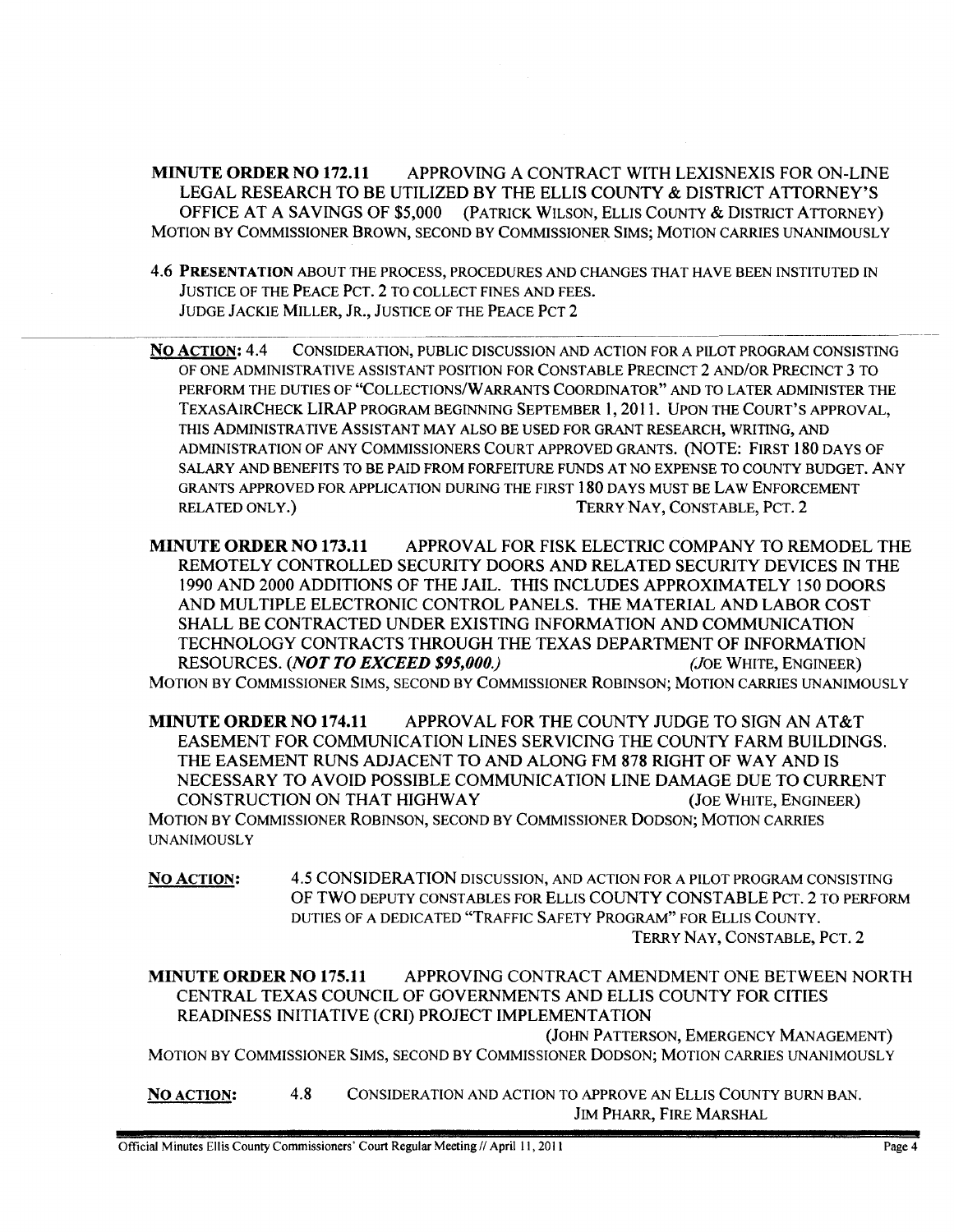4.11 CONSIDERATION AND ACTION AS REOUIRED IN SELECTING THREE PUBLIC **NO ACTION:** MEMBERS FOR SERVICES ON THE ELECTED OFFICIALS' SALARY GRIEVANCE COMMITTEE FOR FISCAL YEAR 2011-2012. THREE (3) NAMES THAT ARE DRAWN AT RANDOM FROM THE LIST OF GRAND JURORS FOR THE PRECEDING YEAR WILL BECOME MEMBERS OF THE COMMITTEE UPON WRITTEN ACCEPTANCE TO THE COUNTY CLERK. ADDITIONAL NAMES WILL BE DRAWN TO CREATE AN ALTERNATE LIST. (TX LOCAL GOVERNMENT CODE §152.014 AND §152.015).

GS BESTED STARKS

**CINDY POLLEY, COUNTY CLERK** 

APPROVAL TO ELLIS COUNTY INMATES TO PROVIDE **MINUTE ORDER NO 176.11** LAUNDRY SERVICES FOR UNIFORMS FOR ROAD AND BRIDGE PCT. 3 IN COOPERATION WITH SHERIFF JOHNNY BROWN, AS A COST-SAVING PILOT PROGRAM

(HEATH SIMS, COMMISSIONER PCT. 3) MOTION BY COMMISSIONER SIMS, SECOND BY COMMISSIONER BROWN; MOTION CARRIES UNANIMOUSLY

**MINUTE ORDER NO 177.11** APPROVING AN INTERLOCAL COOPERATIONCONTRACT BETWEEN ELLIS COUNTY AND CITY OF RED OAK FROM FEBRUARY 1, 2011 TO FEBRUARY 1, 2012 FOR MAINTENANCE, REPAIR AND/OR CONSTRUCTION OF STREETS, ROADS, ALLEYS, BRIDGES AND PARKKING AREAS AND THE MAINTENANCE AND CONSTRUCTION OF WATERWAYS AND DITCHES. FURTHER, THE COUNTY SHALL BE AUTHORIZED TO SELL TO THE CITY GOODS AND SERVICES. GOV CODE 791 (RON BROWN, COMMISSIONER PCT 4)

MOTION BY COMMISSIONER BROWN, SECOND BY COMMISSIONER SIMS; MOTION CARRIES UNANIMOUSLY

**MINUTE ORDER NO 178.11** APPOINTING RON BROWN, COMMISSIONER PCT. 4, AS JUDGE PRO-TEM TO SERVE AS PRESIDING OFFICER OF THE ELLIS COUNTY COMMISSIONERS COURT WHEN THE COUNTY JUDGE CANNOT ACT IN THAT CAPACITY

(CAROL BUSH, COUNTY JUDGE)

MOTION BY COMMISSIONER SIMS, SECOND BY COMMISSIONER ROBINSON; MOTION CARRIES UNANIMOUSLY

APPROVING INVOICE #4581 FROM TROTT COMMUNICATIONS **MINUTE ORDER NO 179.11** GROUP, INC. IN THE AMOUNT OF \$9,968.75 AS PER THE PROFESSIONAL SERVICES AGREEMENT EFFECTIVE NOVEMBER 15TH, 2010 BETWEEN TROTT AND ELLIS COUNTY (CAROL BUSH, COUNTY JUDGE)

MOTION BY COMMISSIONER BROWN, SECOND BY COMMISSIONER DODSON; MOTION CARRIES UNANIMOUSLY

APPOINTING HANNAH MCCLEARY AS INTERIM PURCHASING **MINUTE ORDER NO 180.11** (CAROL BUSH, COUNTY JUDGE) **AGENT** MOTION BY COMMISSIONER DODSON, SECOND BY COMMISSIONER BROWN; MOTION CARRIES UNANIMOUSLY

#### **RECESS TO CONVENE TO EXECUTIVE SESSION**  $(1:08 \text{ PM})$

MOTION BY JUDGE BUSH, SECOND BY COMMISSIONER BROWN; MOTION CARRIES UNANIMOUSLY

#### **EXECUTIVE SESSION**

"THE COMMISSIONERS COURT OF ELLIS COUNTY RESERVES THE RIGHT TO ADJOURN INTO EXECUTIVE SESSION AT ANY TIME DURING THE COURSE OF THIS MEETING TO DISCUSS ANY OF THE MATTERS LISTED IN